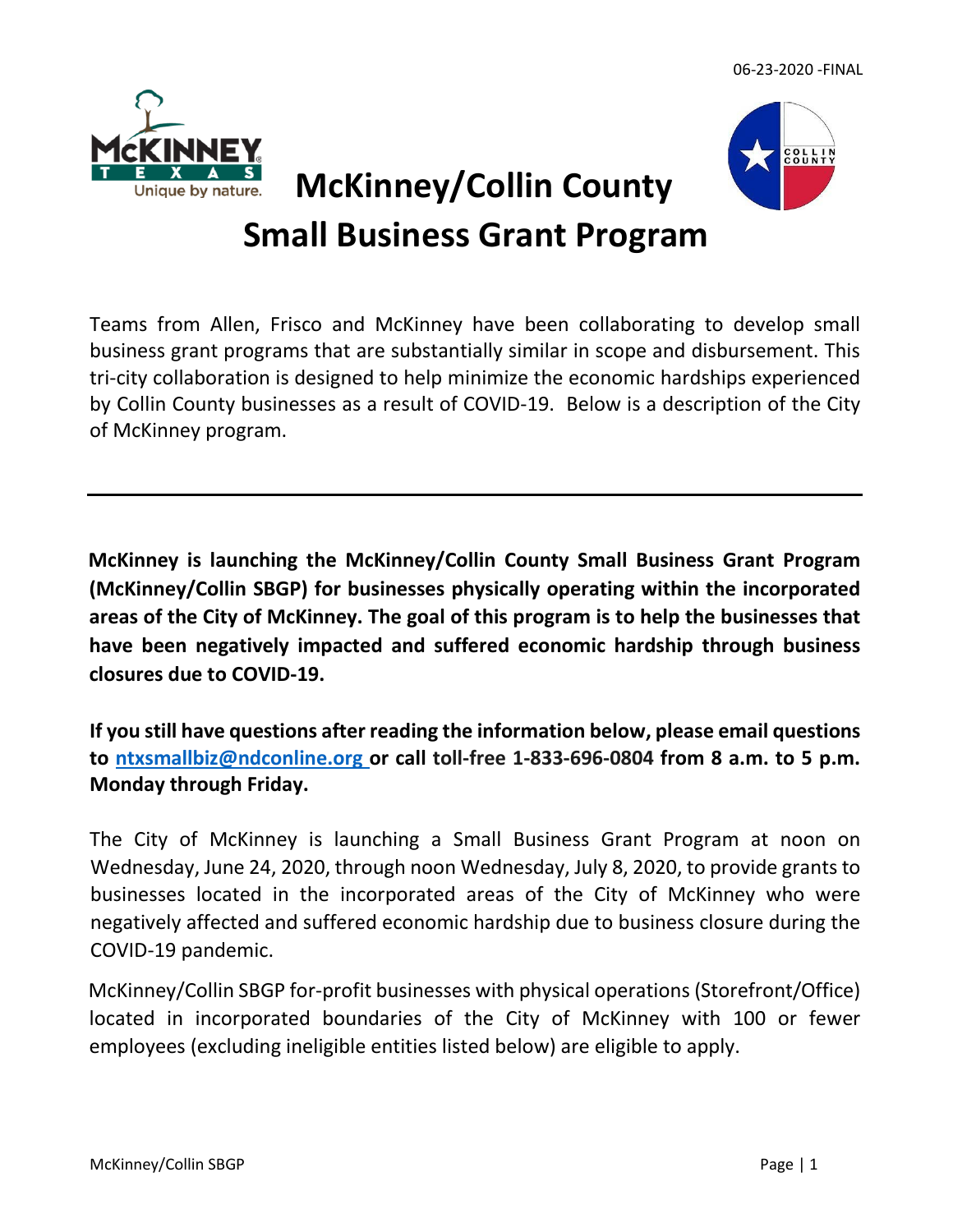The eligible amount of the grant is the lesser of \$25,000 (the "Maximum Grant Award defined below) or a maximum grant calculated to include three months of *estimated expenses*\* for payroll and fixed costs from March 1, 2020 to May 31, 2020.

\*The applicant will provide the following information to determine the estimated expenses:

- Applicants are required to provide supporting information on monthly payroll and fixed costs for first quarter of 2020 (form 941) - including gross payroll, retirement costs and health insurance costs. Sole proprietors can determine their average monthly amount using Schedule C net income divided by twelve (must have a net profit).
- Applicants are required to provide supporting information on fixed costs for January and February of 2020 (rent, lease or mortgage payment for real and business property that is paid to an unaffiliated/unrelated third party, utilities, and property/general liability insurance excluding costs of your personal residence). A pre-COVID monthly average will be applied to arrive at a reasonable estimate of fixed costs up to three months.

The funds allocated to the City of McKinney for the McKinney/Collin SBGP are provided by Collin County from the United Stated Federal Government CARES Act. Collin County is allocating these federal funds to all Collin County cities to be used by cities for reimbursement for COVID-19 related expenses.

## **General Information**

# **Maximum Grant Award (up to):** \$25,000

Individual grants will be awarded based on such factors as need, eligibility, number of employees, loss due to full/partial shutdown, being closed during the COVID-19 pandemic and availability of funds.

## **Eligibility**

- Business started before March 1, 2019.
- 100 Employees or fewer per business location.
- No more than \$15 Million in Gross Annual Revenue per business location.
- If an owner has more than one business, the owner is eligible to apply for up to three businesses within McKinney city limits. Ownership defined as 20% or more. The application must include a disclosure of all 20% or more owners.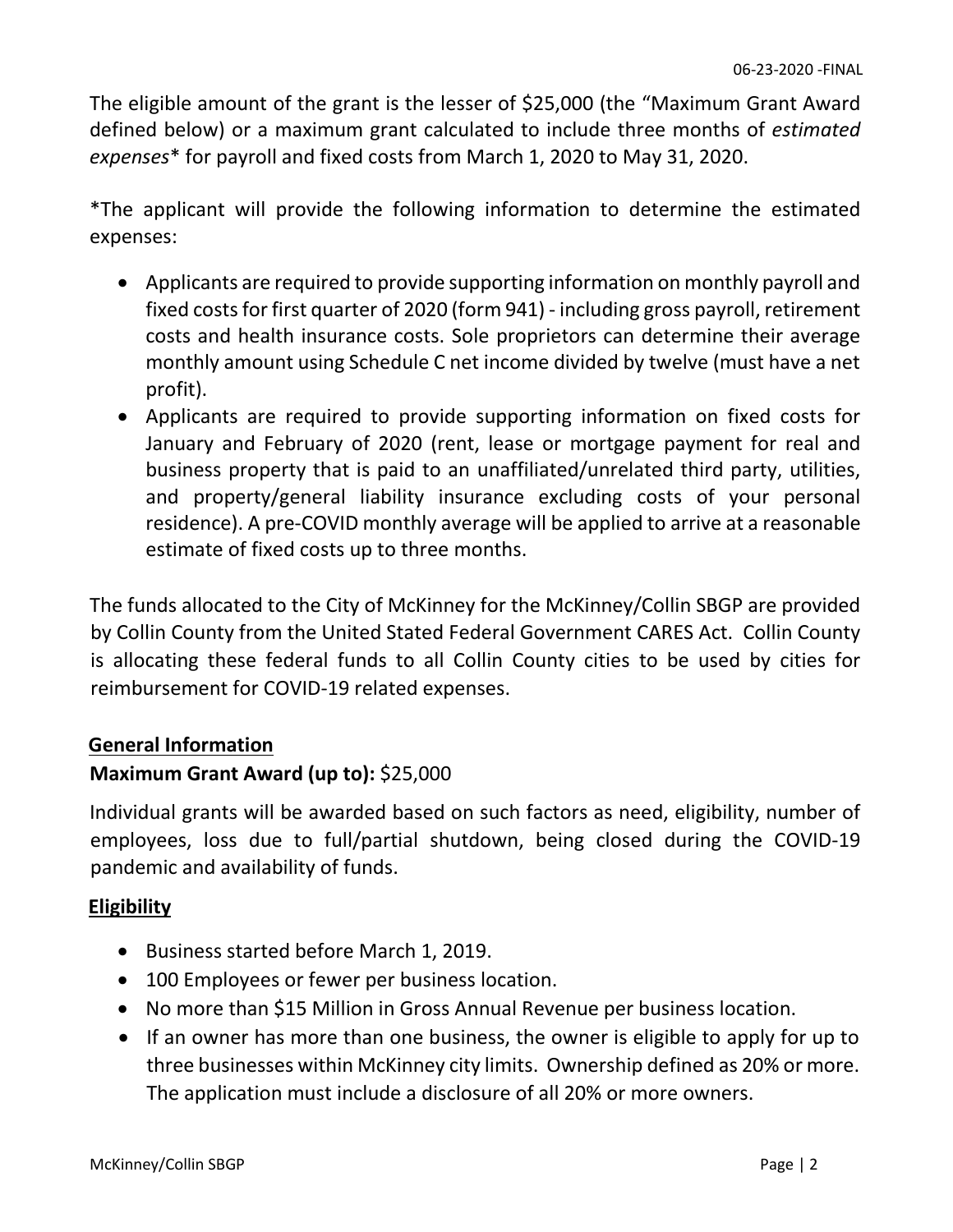- Applications and required documentation will be reviewed and scored by a thirdparty administrator in accordance with these McKinney/Collin SBGP Program Guidelines.
- The applicant will receive an email indicating McKinney/Collin SBGP approval or denial or did not meet qualifications.
- Electronic Fund Transfers will be issued to qualifying applicants by the third-party administrator.
- Applicant must have no outstanding Municipal or Collin County tax liens or judgments.
- The application period will be open from noon on Wednesday, June 24, 2020, through noon Wednesday, July 8, 2020.
- A business receiving grant funding may be notified via email beginning the week of July 20<sup>th</sup> with funds to follow thereafter.
- The City of McKinney is a governmental body subject to the Texas Public Information Act (the "Act"). Information submitted by businesses to the thirdparty administrator or the City of McKinney for the McKinney/Collin SBGP as part of the application process may be subject to the Act and, therefore, subject to public release.
- Elected City officials, City Employees and any relation within the second degree by consanguinity or the second degree by affinity to any member of the city council, and city employees are not eligible to receive grant funds.

## **Application process includes**

- Good Faith Certification as to truth and accuracy of submitted information/documentation and that the grant request is necessary due to conditions caused by COVID-19.
- Unsworn Declaration of Owner as part of the online application process.

## **Types of businesses**:

- Corporation
- Individual
- Sole proprietorship
- Single-member limited liability company (LLC)
- LLC treated as a partnership
- LLC C corporation
- LLC S corporation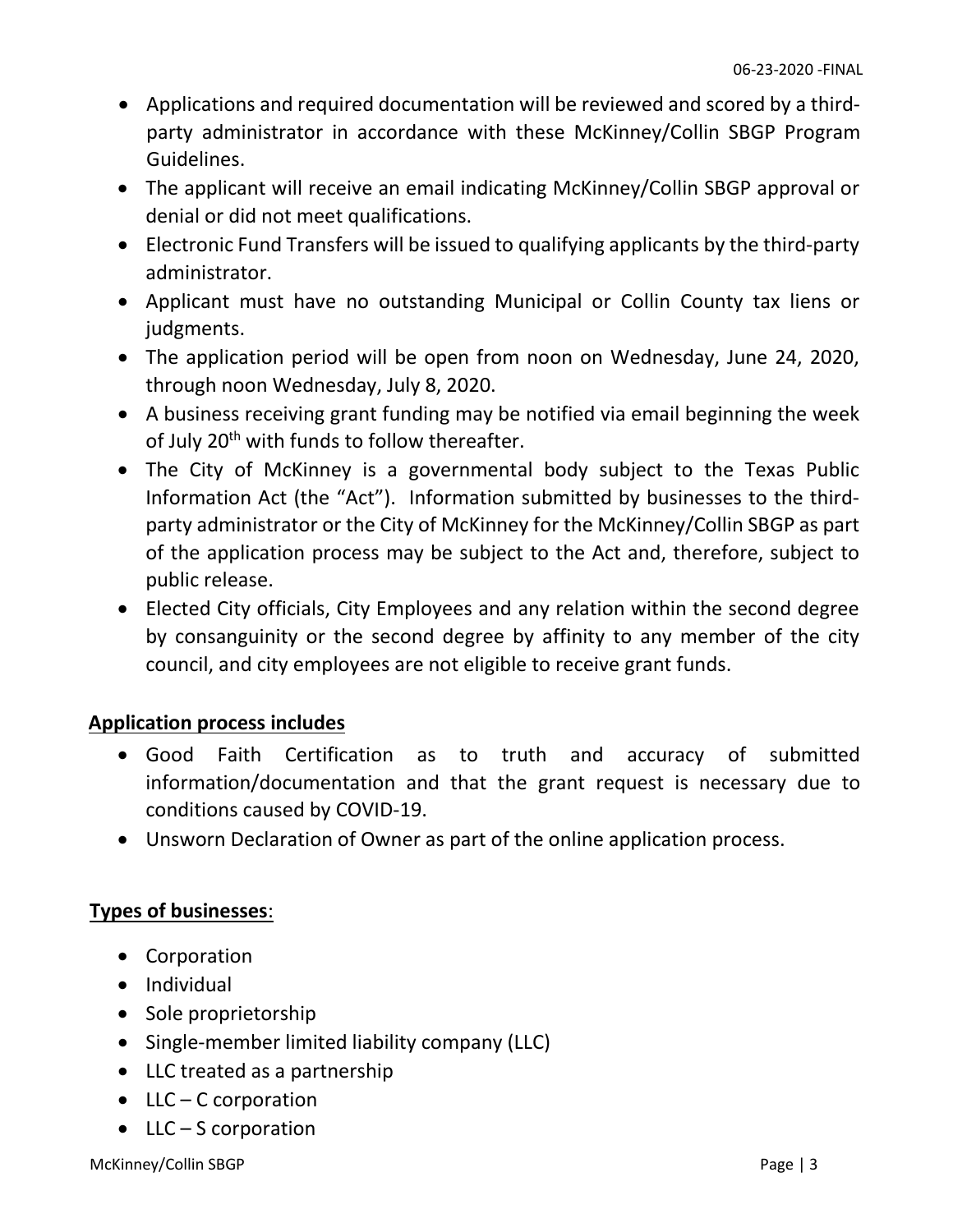- Partnership
- Franchise

#### **Eligible Uses of Grant Proceeds**

- Payroll costs for employees or owners draw (sole proprietors/partners)
- Contract labor
- Supplier payments
- Rent, lease or interest on mortgage payment for real property used for business purposes, like storefront or warehouse, excluding personal residence
- Rent, lease or purchase payment for business property (e.g., delivery vehicle, food truck, kitchen equipment, furniture, technology, payment, and communications systems and equipment)
- Insurance (Health, Payroll, Property/General Liability)
- New or expanded technology applications and Wi-Fi services
- Utility payments to include municipal utilities (water, sewer, trash) for business properties, excluding personal residence
- Cost of critical business operations (raw materials, marketing expenses, etc. payments)
- PPE and sanitation supplies and equipment
- Interest on other business debt obligations incurred before March 1, 2020, excluding personal residence

## **Documents Required**

Documentation of business (Choose one of the following)

- Secretary of State Texas File number
- **State of Texas License number**
- DBA (doing business as filing)
- 2018 or 2019 tax return (return only, schedules not required)
- **Social Security Number**
- Employer Identification Number or Individual Taxpayer Identification Number,
- Certificate of Filing
- If sole proprietor, please provide documentation on when you started your business. Ex. Include Occupational license, Sales Tax Certificate

ALL of the following documentation is required, if applicable